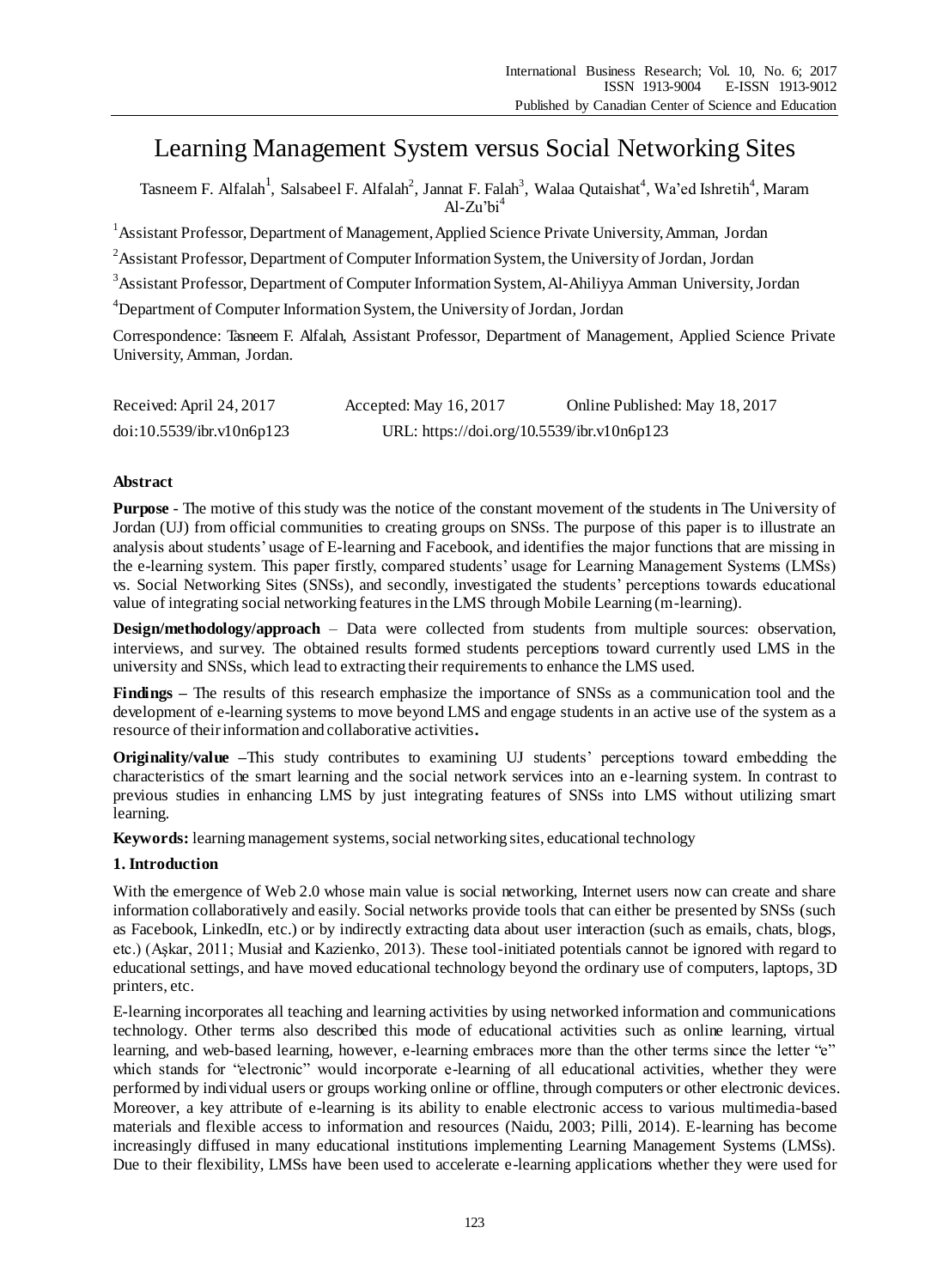distance education (off campus: who cannot be physically present in class at the time a course is being offered) or on-campus (to complement synchronous classroom learning) (Pilli, 2014).

Learning Management Systems are used to manage and deliver instructional content, and monitors the learning process by presenting the required data through tracking the progress of identifying, assessing, and meeting individual and organizational learning goals. However, many applications of LMS are limited by the form of Course Management System (CMS), and need to develop to support the evolving understanding of teaching and learning styles (Gremu and Halse, 2012). CMS which is group of software tools, typically includes a variety of online tools and environments for course communications such as: course content delivery capabilities, and an area for students to submit assignments, a grade book for scoring that can be viewed by students, assessment process such as quizzes, learning outcomes assessment, reporting of learning tasks completion, and communication tools such as discussion forums, email and announcement posts (Gremu and Halse, 2012; Naidu, 2003).

As mentioned earlier, with the inception of web 2.0 technologies, the online interaction via SNSs is increasing rapidly. There are numerous SNSs supporting a wide range of interests for millions of users by various technological affordances. Many of these users have incorporated these SNSs into their daily practices (Boyd and Ellison, 2010). A SNS is defined as "web-based services that allow individuals to (1) create a public or semi-public profile within a bounded system, (2) articulate a list of other users with whom they form relationships, (3) view their list of connections and those made by other users within the system" (Boyd and Ellison, 2010). SNSs are user-centred systems that encourage individuals to express themselves, create new relationships and maintain old ones (Yu *et al.,* 2010). Thus, SNSs have become increasingly prevalent in all areas including the field of education (Pilli, 2014). The role of social networking sites in education varies, as new students resort to social media to gain new friends, and universities from the other side use social media to draw attention and encourage pupils to enrol in the universities. Aside from social purposes, social media is integrated in the field of education for teaching purposes as students and teachers can share files, documents, videos, and ideas (Pilli, 2014).

In contrast to SNSs, LMSs lack the personal touch and mainly support formal learning (which is institutionalized, organized, class centred, hierarchically structured educational system, and in which the learner's objective is to gain knowledge) whereas SNSs support both informal learning (which is not organized, user centred, and in terms of learning outcomes has no set objective) and non-formal learning (which lies between formal and informal learning) (Brady *et al.*, 2010; Gremu and Halse, 2012). Researchers perceive that the diverse affordances of SNSs, developing communities of practice, student-student interaction, and online social presence among students makes online courses more often successful (Barab and Duffy, 2000).

As aforementioned, research has shown that integrating features of SNSs into a LMS enriches discussions, increases engagement, and consequently facilitates formal learning environments (Chen and Bryer, 2012). This makes the two systems complementary to each other and utilizes the benefits of each system. As a result, this will enhance both formal and informal learning.

## **2. Research Background**

Considering Learning Management Systems (LMSs) as a primary educational tool in universities is expanding significantly. Simultaneously, the growth of the usage of Social Networking Sites (SNSs) among students and teaching staff means that blended learning is increasing and spreading. Many educators are considering LMSs and SNSs as a source of information and communication by mixing them or completing each other's missing parts. LMSs tend to be more focused, but lack the networking capacity, and the user centred approach that SNSs offer. On the other hand, in SNSs is difficult to keep the concentration on the topic with the communication drifts. Several studies have been done on LMSs and their insufficiency in providing social experience and failure to support personalization that is afforded by SNSs (DeSchryver et al., 2009; Naveh et al., 2010; Schroeder et al., 2010; Veletsianos and Navarrete, 2012). Further studies, some of which are discussed below, highlighted the positive impact of using social networking in education to support learners' collaboration, sharing ideas, creating products, and constructing identities (Dron and Anderson, 2009b; Greenhow, 2011; Greenhow and Robelia, 2009; Irwin et al., 2012). However, few studies investigated the integration of a LMS and a SNS (Gremu and Halse, 2012).

DeSchryver et al. (2009) investigated the impact of using the SNS Facebook for discussions in an online course. They contrasted a course using Facebook discussion boards and the other Moodle forums with regards to student conception of social presence, and their discussion interactions frequency and length. However, the evaluation results revealed that there were no differences in the measures. A similar study was done by Irwin et al. (2012)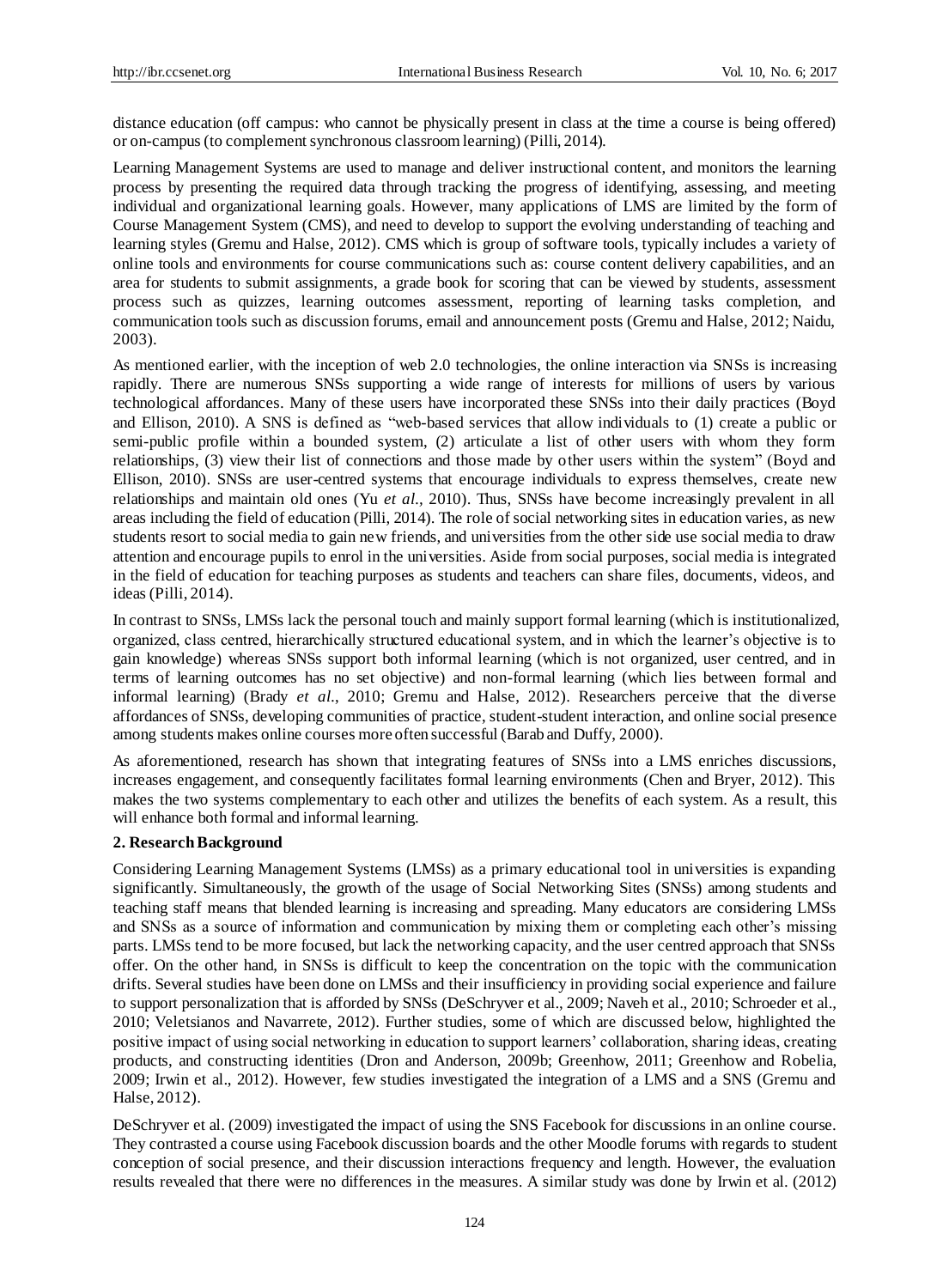who investigated the students' perceptions of using 'Facebook pages' within individual university subject as a learning aid. Their preliminary evaluation suggests that Facebook has the potential to foster collaborative and cooperative learning, however, this study did not examine if Facebook can enhance learning outcomes. Ractham and Fripo (2011) explored the possibility of using SNSs, specifically Facebook, to enhance learning. They found that Facebook provides usable and simple technologies for social networking to share knowledge amongst learners. Using Facebook as an informal learning environment for presenting up to date topics, moreover, the thoughts of guest experts and leaders, was successful as Cain and Policastri (2011) investigated in their study. Mozhaeva et al., 2014 verified in their study the need of an integrated approach of LMS and SN in the learning process and a need to develop LMS that enhance learning in many aspects like efficiency, frequency, information content, interaction, emotionality, motivationally and cooperatively. Further studies investigated the use of Facebook as an online discussions tool, the evaluation of students' use, and perceptions found that Facebook facilitated online discussion and is considered as a valuable study tool (DiVall and Kirwin, 2012; Estus, 2010). Although SNSs (specifically Facebook) are used sometimes by students informally for learning purposes, however, most of undergraduate students thought that Facebook was used most importantly for social reasons not for teaching purposes as revealed in a study done on undergraduate students (Madge et al., 2009). The aforementioned study explored that Facebook was a communication aid that helped students settle into university life, and it was an important social tool for informal learning to collaborate on group projects and making department level administrative arrangements but most students were opposed to the idea of contacting tutors via Facebook (Madge et al., 2009). Further studies examined the effect of Facebook on education, findings showed that faculty members more likely use traditional technologies and it is more beneficial for communication amongst students (Roblyer et al., 2010). However, some students' informal learning practices using Facebook are viewed as a source of procrastination and to avoid distraction during assessment periods students use 'SNS self-control' practices that reduce their Facebook use (Vivian, 2011).

The common things amongst all these studies are that they examined the use of LMSs and SNSs in education and their pros and cons, which showed the limitation of LMSs to support informal and non-formal learning, and the hinder of using SNSs that distracts some students, and delays the process by using more than one source to look for information. Therefore, none of the systems should disappear; both contexts should be integrated to provide a comprehensive solution (Conde et al., 2011). This can be achieved through modifying LMSs to reflect social tools that support user interactions (Gremu and Halse, 2012). To examine if social networking service enhances e-learning system, LMS (Moodle) was incorporated with Mahara (an open source portfolio system that encloses social networking features) (Shrestha and Kim, 2013). After the incorporation, Moodle has both characteristics of LMS and user management system. In this case e-learning system supports non-formal learning, and consequently enhanced collaboration between users. A similar study investigated the integration of LMS (Moodle) and a SNS (Mahara), but, the assumption proved to be incorrect and most students experienced challenges using Mahara (Gremu and Halse, 2012). This was because students were familiar with their use of SNSs like Facebook and already have well-established relationships, which affected their willingness to spend time to create connections with others in the system. Additionally, overall responses of the students indicated that Mahara's features were not useful and did not make an impact on their learning. However, they thought that social features should be part of the LMS rather than being introduced by another system, as was the case in the aforementioned study. It is noted from the above-mentioned studies that integrating features of SNSs into LMS enriches the education process and supports interaction between learners-learners or learners-instructors. Although, students are familiar with current SNSs, and there are existing open source systems that contain social networking features, however, previous studies showed that some students neither prefer using new systems that contain social networking features which they are not familiar with, nor using current SNSs in the time of assessments in order to not get distracted. Therefore, this study embedded the characteristics of the smart learning (which is learner-centred), and the social network services into the e-learning system, through using an application installed on smart phones, whereby activities can be used anytime and anywhere. As a result, this will enable students to exchange their opinions in real-time, easily adapt themselves to the system, and allow cooperative learning*.* 

#### **3. Empirical Research Methodology Design**

This research investigated King Abdullah II School for Information Technology (KASIT) students in The University of Jordan (Jordan is located in the Middle East) as a case study. The study explored the students' usage for LMS vs. SNSs, and their perceptions toward tools provided in each system. Furthermore, students' insights towards social networking services in m-learning will be examined. The results will be the basis for future implementation of mobile learning application in the university.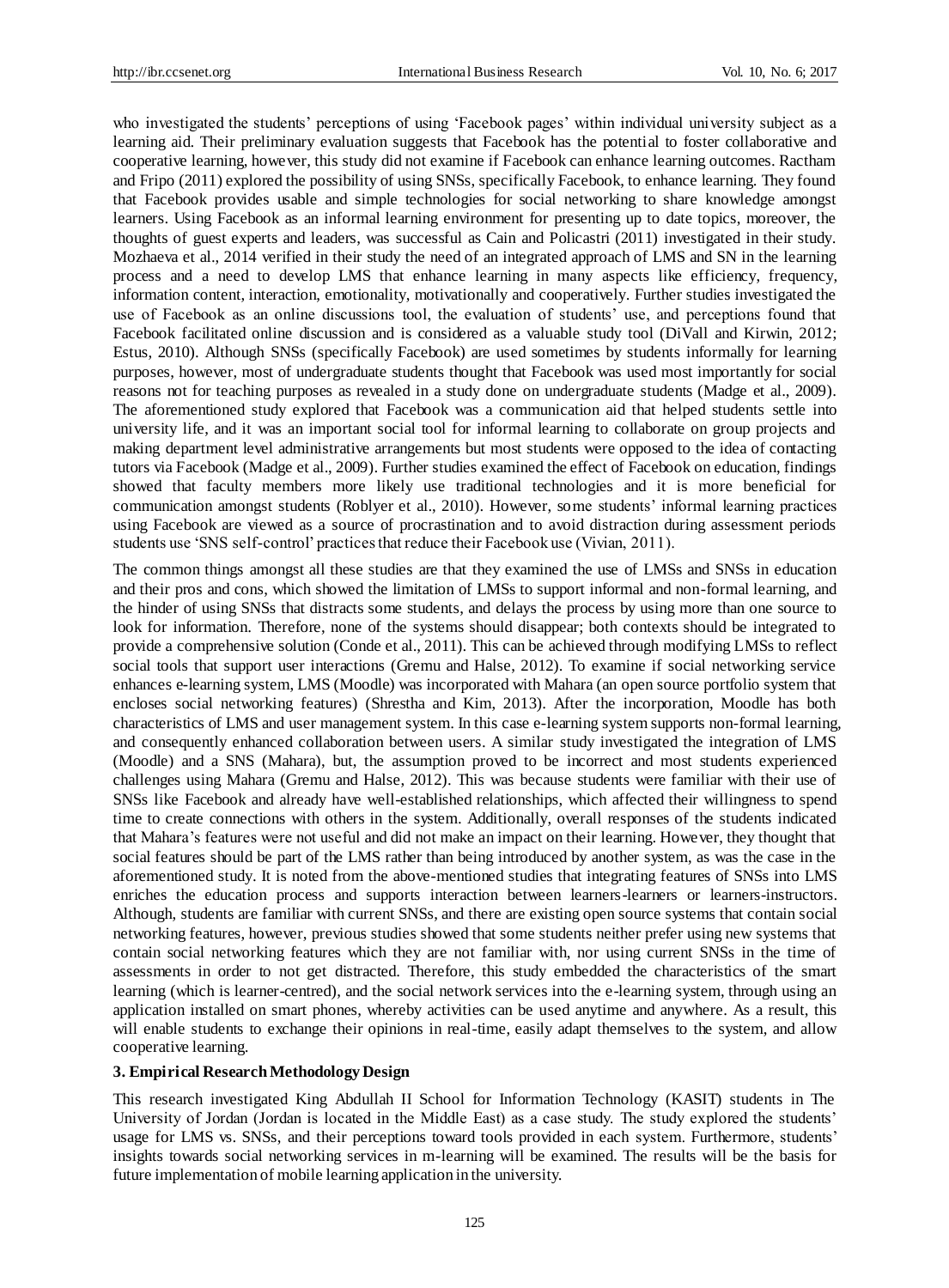## *3.1 Areas of Improvement*

Faculty members are encouraged to post any handouts on the Learning Management System used in the university (e-learning), on which every course being taught on each term is provided with a course site and the students enrolled into the course site are kept in sync with the e-Learning Management System.

Each student, once enrolled, is provided with a university-administered e-mail that allows authenticated e-mail communication. Moreover, each student is provided with a user-ID and password to access the e-Learning systems. Researchers recognized that some students tend to use e-learning for academic purposes (download materials, submit assignments…) and they prefer to use Facebook for communication with each other and with faculty members. This communication happens via (1) personal accounts for students and faculty members, (2) official/unofficial pages for the university and the faculties within it (3) official/unofficial groups on Facebook.

The researcher examined the use of Facebook rather than the other SNSs for the following reasons. Facebook has rapidly become the most widespread social networking site in the world (Mazman and Usluel, 2010). Although previous studies stated that students use Facebook to support both their academic and social goals (Bosch, 2009; Irwin *et al.*, 2012; Madge *et al*., 2009; Mazman and Usluel, 2010; Tian *et al*., 2011), the majority of evidence infers that students' main drive for using Facebook is for social connectivity (Bosch, 2009; Madge *et al*., 2009; Mazman and Usluel, 2010; Ophus and Abbitt, 2009; Roblyer *et al.,* 2010; Wise *et al.,* 2011). At the commencement of our study, it was noticed that most students and employees are members of groups or 'liked' pages related to this university on Facebook, researchers believe that it is an important platform for communication. However, the use of Facebook has potential risks and limitation. Issues regarding content ownership, and students' distraction and its influence on their academic performance have been raised (Kirschner and Karpinski, 2010; Wise *et al.,* 2011). Facebook also has an impact on dedicated study time, whilst some studies suggested that Facebook affects study time and academic results negatively, other authors have not found this association (Kabre and Brown, 2011; Kirschner and Karpinski, 2010).

Many educational institutions have used e-learning platforms to enable knowledge sharing, however, this e-learning has concentrated on close environment that may limit the sharing of open communication (Capó-Vicedo *et al.*, 2011; Daniel *et al.,* 2012; Othman *et al.,* 2012). Whilst e-learning using web 2.0 technology supports interactive methods while learning (Fan *et al.*, 2008; Othman *et al.,* 2012). Most universities create learning social network software called "Moodle" (Othman *et al.,* 2012). Despite the popularity of the Moodle system, which allows users to create an account, update profile, view course materials and access required information; adding functions that allow collaboration between multiple users can enhance it (Shrestha and Kim, 2013). These functions are achieved by social network services were the user could form circle of friends, control users, form a group on their own, etc. (Shrestha and Kim, 2013). Despite the fact that the Moodle system contains some social networking features, improvements is still needed to overcome the major research problem. The main focus of the research is to examine students' satisfaction of the currently used LMS and their willingness to enhance the Moodle system in the university by applying social networking features.

#### *3.2 Instrumentation*

To enhance the study's validity and reliability, the methodology is the result of a mixed method approach; data were collected from multiple sources as follows:

- First: Survey the number of pages and groups of the university on Facebook; An observation of the usage and discussions conducted on these pages and groups; Analysis of quantitative data: statistics of usage of Facebook pages and groups, and analysis of qualitative data: posts and discussions on Facebook;
- Second: Interviewing students to know their perceptions about e-learning and SNSs; Analysis of qualitative data obtained from interviews;
- Third: Administration of a survey to IT students: in this study, we carried out a questionnaire survey to gain knowledge about the present situation of the participants' perception on academic websites and SNSs. The survey area consists of the use of the systems, Internet, and communication tools; Analysis of quantitative and qualitative data.

# **4. Results**

As abovementioned, the study started by surveying the number of pages and groups of the university on Facebook and observing their usage, then interviewing students, and finally administrating a survey to students. Shown below are the obtained results.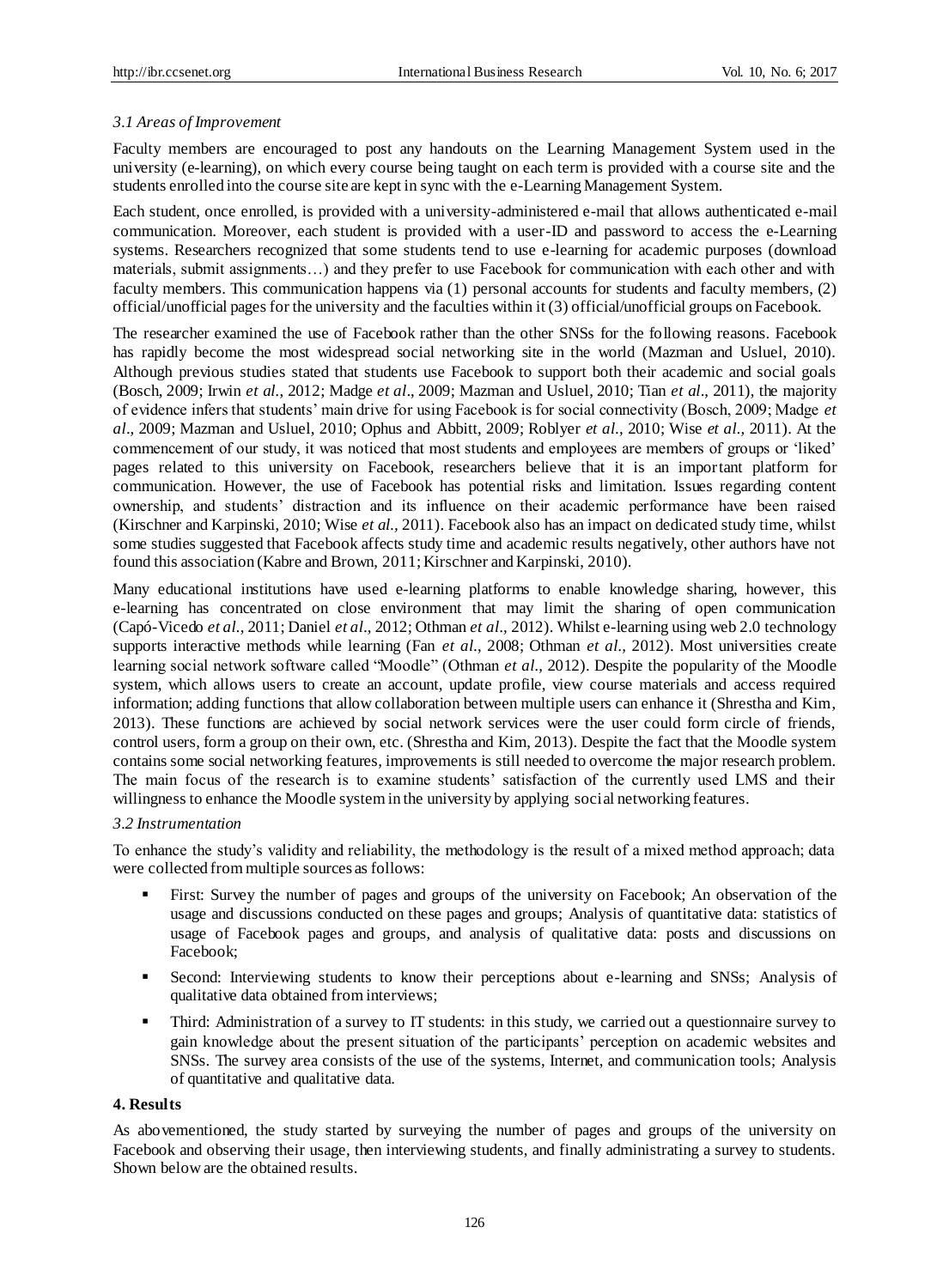# *4.1 Observation*

Statistics were performed on the number of members on some of the groups and pages related to the university at the time of the conduction of this research (academic year 2016-2017). Members of these pages and groups are faculty members, administratives, students (current and graduated), and others who are interested in the university's news. As shown in Table 1, the number of people who liked official pages related to the university ranges from 2,338 to 190,192. And the number of group members in groups related to the university ranges from 1,268 to 24,656. For the case study of this research, KASIT students usage, there was 2,338 students on the KASIT official page, and 7,376 members on "KASIT Academic Team" group whilst the current number of students 1,530.

| Table 1. Statistics of Facebook usage for UJ pages and groups |  |  |
|---------------------------------------------------------------|--|--|
|---------------------------------------------------------------|--|--|

|                  | Page name on Facebook                                              | Number of likes |
|------------------|--------------------------------------------------------------------|-----------------|
| $\overline{1}$ . | "University of Jordan"                                             | 190,192         |
| $rac{2}{3}$ .    | "University of Jordan Youth"                                       | 180,135         |
|                  | "The University of Jordan" news                                    | 150,380         |
| 4.               | "University of Jordan" website                                     | 69,830          |
| 5.               | "UJ Students Union"                                                | 42.148          |
| 6.               | "Students of University of Jordan"                                 | 13,096          |
| 7.               | "The University of Jordan: The Faculty of Graduate Studies"        | 8,727           |
| 8.               | "The University of Jordan events"                                  | 6,514           |
| 9.               | "The University of Jordan Library"                                 | 5,040           |
| 10.              | "The University of Jordan: Faculty of Dentistry"                   | 5,303           |
| 11.              | "KASIT"                                                            | 2,338           |
|                  | Group name/Link on Facebook                                        | Members         |
| -1.              | University of Jordan news                                          | 24,656          |
|                  | https://www.facebook.com/groups/universityofjordan/                |                 |
| 2.               | Official group for registration unit                               | 16,668          |
|                  | https://www.facebook.com/groups/scireg/?ref=br_rs                  |                 |
| 3.               | "Students of University of Jordan"                                 | 12,743          |
| 4.               | "KASIT Academic Team"                                              | 7,376           |
| 5.               | "University of Jordan"                                             | 4,866           |
| 6.               | "English Conversation Club- University of Jordan"                  | 3,367           |
| 7.               | "The University of Jordan (UJ) – Department of Chemistry"          | 2,132           |
| 8.               | "The University of Jordan: Faculty of Graduate Studies"            | 1,537           |
| 9.               | "The University of Jordan- Computer Center"                        | 1,352           |
| 10.              | "University of Jordan – School of Dentistry Alumni official Group" | 1,281           |
| 11.              | "University of Jordan, Faculty of Medicine Group"                  | 1,268           |

The students perform wide range of social and academic-related tasks using Facebook such as:

- Keeping in touch with friends within the same faculty;
- Coordinating activities, as students use Facebook to create events and organize them such as trips, graduation projects ceremonies, seminars, etc.;
- Keep up to date with university news, as official pages on Facebook post updated news;
- Students from different faculties create groups to exchange information, share resources and files related to materials;
- Discuss university-related issues, and it has been noticed that decision makers were part of these discussions and took into account students opinions posted on these pages in their decision-making process;
- Communication tool between instructors and students, as many instructors created private groups for themselves to share posts related to material (documents, videos, etc.), announcements, and discussions.

# *4.3 Interviews*

Interviews were conducted with students from different departments and academic years. Students were asked if they prefer to contact their instructors via SNSs. Most of the students' answers were "Yes, they prefer to contact their instructors via SNSs or e-mail". And for whom who answered "No" the main reason was that not all their instructors have accounts on SNSs. Students were asked if they get response on what they want, students answered that some instructors reply from their personal accounts, others from their private groups, and the rest do not reply instantly through Facebook. And finally, students were asked if e-learning satisfies all their needs or they tend to use SNSs for some services, most of the answers were that students prefer to use SNSs when they need to contact instructors quickly, as it is easier contact them through SNSs via mobile applications.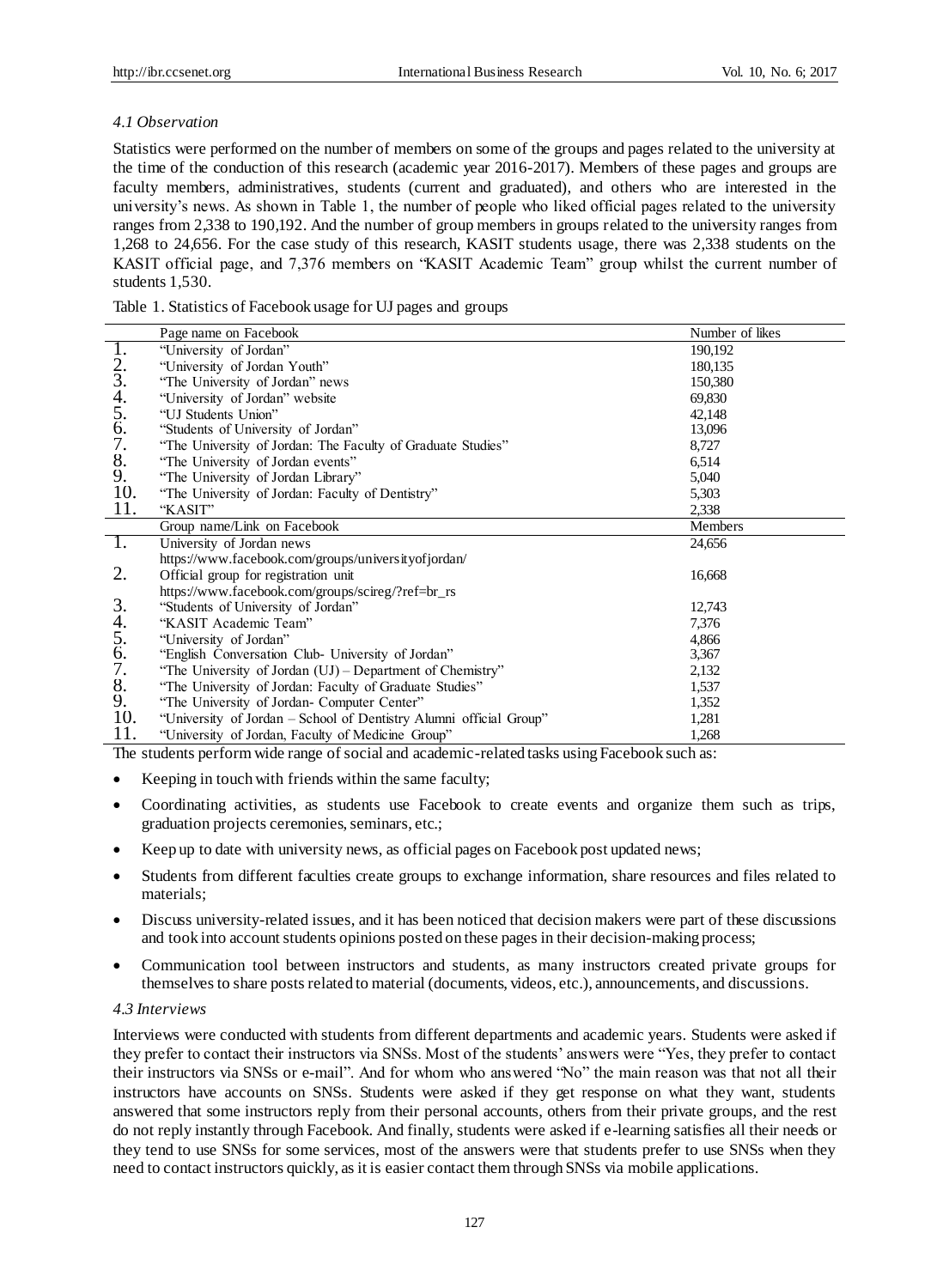# *4.4 Questionnaire*

The questionnaire design and analysis was as follows; the questionnaire is divided into four parts consisted of 22 questions:

- The first part includes 4 questions regard the demographic information (personal profile of the student);
- The second part that contains 2 questions about the students' usage of Internet and SNSs;
- The third part that contains 4 closed-ended questions. This part concerns the use of the e-learning system by students and how satisfied they are compared with SNSs;
- The fourth part includes another 5 closed-ended questions concern statistics about usage SNSs;
- And the fifth part has 4 closed-ended and 3 open-ended questions to compare between usage of e-learning and SNSs. Students were given in this part enough space to express their opinions about features that they would like to see in e-learning, and pros and cons of SNSs and e-learning.

Analyses of the data that was collected via questionnaire administered online, KASIT consisted of 1530 students at the time that the research was commenced. A questionnaire was administered to 261 students (participants volunteered to participate in the research): The analysis of the demographics of the questionnaire leads us to the following results (Question  $1 -$ Question 4):

The dominant age of the students was between 20 and 22 years with a percentage of 81.2%. The parameter is confirmed since the participants who consist the 75.2%, study in academic years 3 and 4 with percentages of 29.89%, and 46.73% respectively. From the whole sample of this research, 32.2% of the participants were males and the rest 67.8% are females. The vast percentage of the participants, 39.6% were in The Computer Information Systems Department, while 32.7% and 27.7% were in Business Information Systems and Computer Science Departments respectively.

The analysis of the second part of the questionnaire about the students' usage of Internet and SNSs was as follows (Questions 5 and 6):

Participants were asked closed questions about the time spent on Internet. It is obvious from answers on question 5 that students spend a significant amount of time online. The majority of participants, 32.94%, spend between 3 and 6 hours on internet on daily basis, followed by 28.83% and 28.35% spend more than 6 hours and between 1 and 3 hours on Internet on daily basis respectively, then 8.44% spend between 30 minutes and 1 Hour, and only 1.92% spend less than 30 minutes on internet on daily basis.

In the sixth question, students were asked about the most used SNS by them. The majority of students, 63.3%, use Facebook the most, then 18.81% use Whatsapp the most, then 10.93% use YouTube the most, 2.9% use Twitter the most, and 4.07% stated that they use other SNSs.

The analysis of the third part of the questionnaire (Question  $7 -$ Question 10) concerns the use of the e-learning system by students and how satisfied they are compared with SNSs was as follows:

From the whole of the sample that participated in this research, the answer on the question about using academic websites (e-learning, faculties websites, faculties members personal websites) to get academic materials and other related documents (where students can select multiple options), leads us to the conclusion that the percentage of the students who prefer to use academic websites to get academic materials and documents is large, as shown in Figure 1, at a total of 89.1% use e-learning. Whereas 19.8% of the participant KASIT website, 14.9% use Faculty members webpages, and 5.9% use other resources.

The answers on the question about the usage of e-learning to download materials and academic-related work was: the majority of 34.82% use e-learning once a week, 18.39% of the participants use e-learning once a month, whilst 18.07% use e-learning on daily basis, then 8.03% use e-learning once in the semester, and the rest of 7.67% use e-learning irregularly.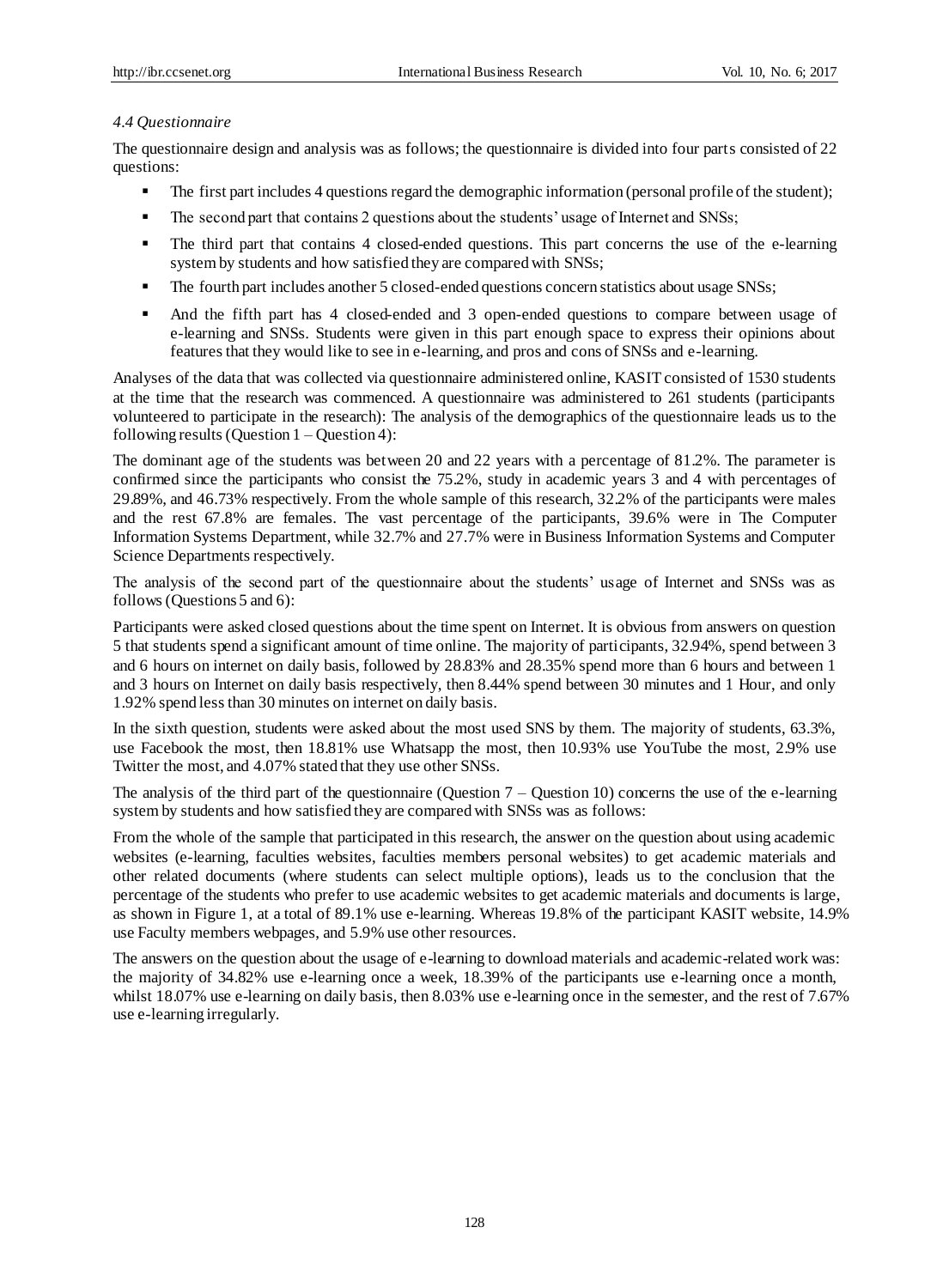

Figure 1. Results of question 7 "I use the following academic websites to get academic-related information

The results of question 9 "I trust e-learning as a source of materials more than SNSs (such as Facebook groups)" (which adopts the five-rated Likert type (1. Strongly Disagree – 5. Strongly Agree) indicates that students trust e-learning as a source to get materials as 67.7% (37.8% and 29.9% answered "Strongly Agree" and "Agree" respectively), 3.7% answered "Neutral", and the rest of 28.8% (14.9% and 13.9% answered "Strongly Disagree" and "Disagree" respectively) prefer to use SNSs more than e-learning as a source for materials.

Participants were asked in question 10 about their satisfaction with the options that e-learning provides for communication and academic tasks (such as downloading materials, submitting assignments, and conducting online quizzes, etc.), most of the participants with the percentages of 36.46% and 14.22% were "Dissatisfied" and very "Dissatisfied" respectively, as only 8.03% of participants were "Very Satisfied", and 27.98% were "Satisfied" and the rest of 13.3% were "Neutral". Students prefer to have the notifications aspect in academic websites to enhance and accelerate communication process between students and instructors, as the majority of 65% responded.

The analysis of the fourth part of the questionnaire concern statistics about usage SNSs was as follows  $(Question11 - Question15):$ 

Participants were asked in question 11 how frequently do they access SNSs to accomplish academic task, 24.14% answered "Very Frequently", 43.31% answered "Frequently", 19.52% answered "Occasionally", 9.2% answered "Rarely", 3.07% answered "Very Rarely", and the rest of 0.7% answered "Never".

The result of question 12 shown in Figure 2, which asked the participants about their usage of the mentioned SNSs for communicating colleagues and instructors, as well as for academic-related tasks.



Figure 2. Results of question 12 "I use the following SNSs for communicating my colleagues and instructors, as well as for academic-related tasks."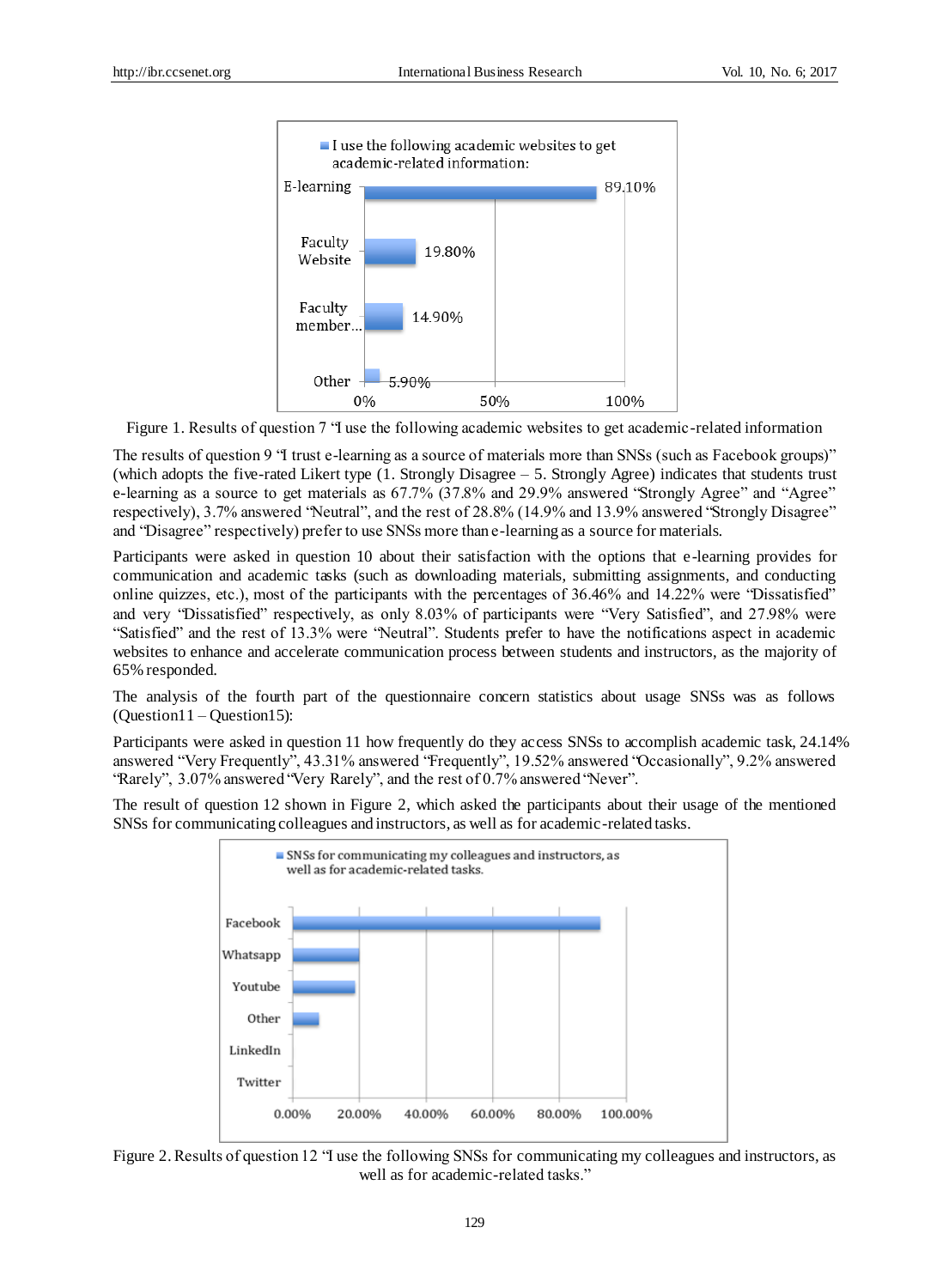The result of question 13 shown in Figure 3, which asked the participants about their reasons of using SNSs for communicating instructors. 63.4% of students use SNSs for contacting their instructors because they "get faster responses", 32.7% and 25.7% use SNSs for communicating instructors because "Accessibility (via smartphones) is easier than e-learning" and "Less steps required" respectively, 14.9% do not contact their instructors via SNSs.



Figure 3. Results of question 13 "I use SNSs to contact my supervisors because:"

The result of question 14 shown in Figure 4, which asked the participants about their reasons of using SNSs for communicating their colleagues. 50.5% of the students use SNSs for contacting their colleagues because they get the latest news related to their faculty quickly, 42.6% and 38.6% use SNSs for communicating colleagues because they get faster notifications and "It improves our communication" respectively, then 25.7% use SNSs for communicating colleagues because "Accessibility (via smartphones) is easier than e-learning", 6.9% do not contact their colleagues via SNSs.



Figure 4. Results of question 14 "I use SNSs to contact my colleagues because:"

It is noticed that participants get distracted and spend extra time when they use SNSs to accomplish any academic task as the results of question 15 showed (Figure 5). As 50.17% of participants spend extra time on unrelated information when they use SNSs to get academic-related information. Whereas, 26.81% answered "Maybe" and 22.98% of the students do not spend extra time on unrelated information when they use SNSs to get academic-related information.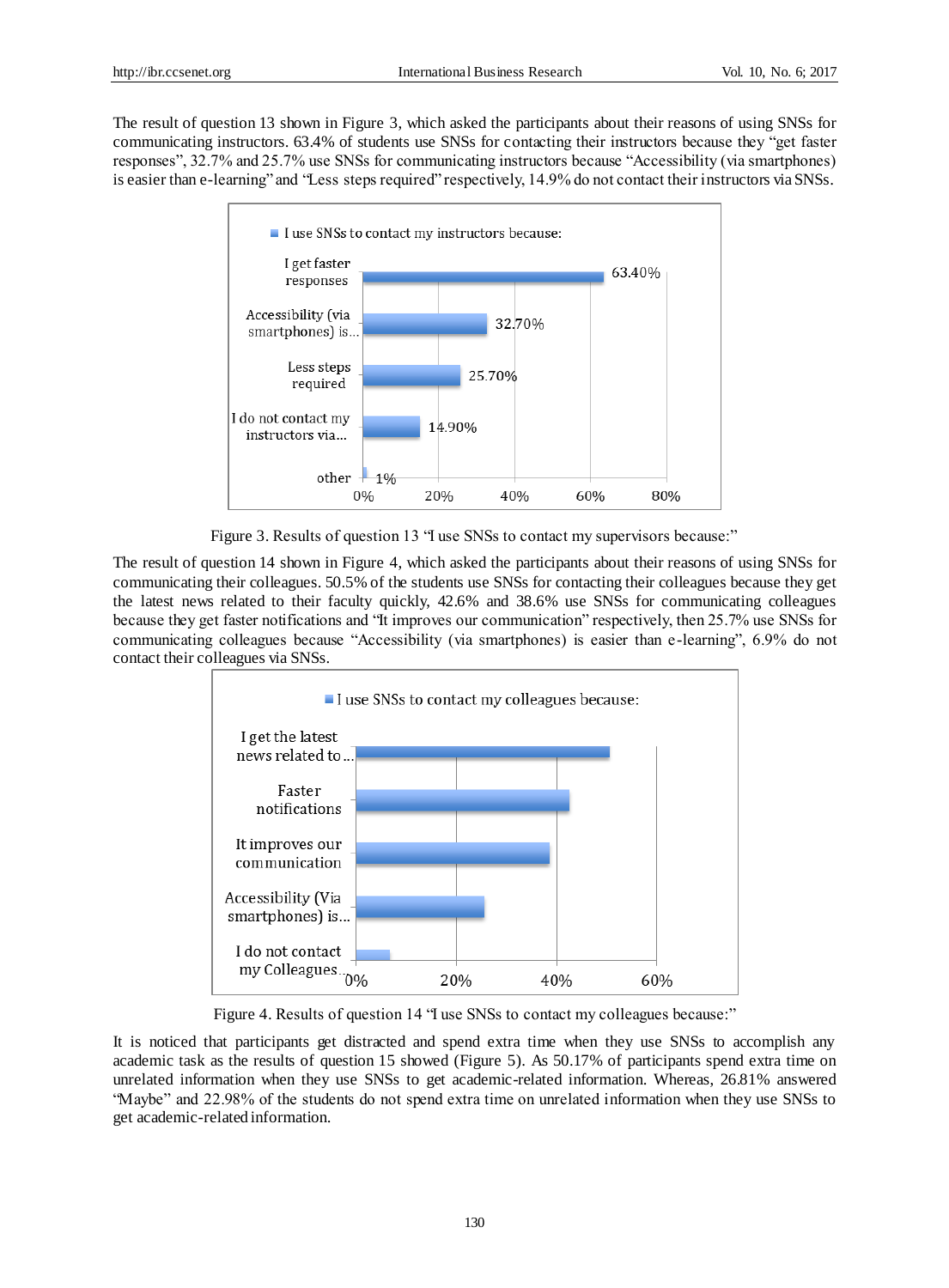

Figure 5. Results of question 15 "When you wait to accomplish an educational task on social media such as Facebook, do you spend extra time browsing for unrelated information to the related task?"

The analysis of the fifth part of the questionnaire to compare between usage of e-learning and SNSs (Question 16 – Question 22) was as follows:

The researcher can notice that students prefer to get materials from e-learning and they express interest in SNSs for communication. As results of Questions 16 and 17 showed (Figures 6 and 7 and respectively ). 79.2% of students prefer to download materials from e-learning, 16.8% prefer to get materials from SNSs, and the rest of 4% answered "Other" (which includes hardcopy materials from colleagues, bookshops, etc.). In Question 17 participants were asked if they prefer to contact their instructors via SNSs, academic websites, or other. As shown in Figure the vast majority of the students, 61.88%, prefer to contact their instructors via SNSs, whereas 21.6 % of the participants prefer to contact their instructors via academic websites and 17% answered "Other" (As face-to-face communication in office hours).



Figure 6. Results of question 16 "I prefer to download materials and course information from:"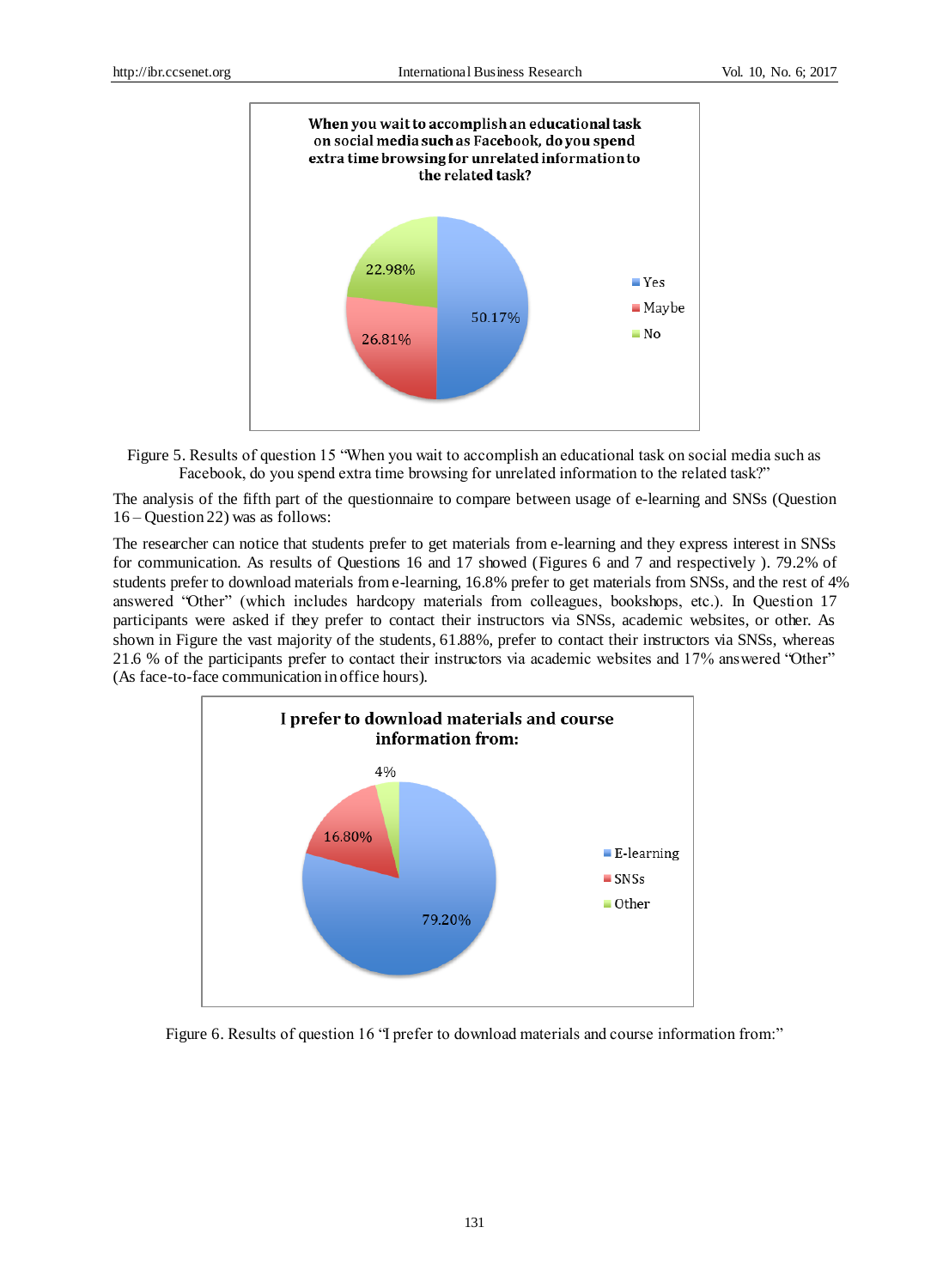

Figure 7. Results of question 17 "I prefer to contact my instructors via:"

Questions 18 was "If e-learning become m-learning (mobile based application) I will use it more frequently" and most of the participants responded positively with the percentages of 39.07% and 29.13% "Strongly Agree" and "Agree" respectively, 13.03% were "Undecided", and 8.41% and 10.34% "Disagree" and "Strongly Disagree" respectively.

Participants were not satisfied with the communication tools provided in e-learning, thus they still prefer to use SNSs even if communication tools were fostered in e-learning as 48.67% of the participants responded, whereas, 25.69% were uncertain and the rest of 25.69% prefer to use e-learning if communication tools were enhanced (Question 19). However, it has been noticed that participants did not prefer to use e-learning even if communication tools were enhanced because they prefer to use mobile applications to websites. This outcome was affirmed by Question 18 results which showed that 68.2% of participants prefer to use e-learning if it was via mobile application (details are shown in Question 18).

The open-ended question (Question 20) was about the things that students would like to see in the academic websites to enhance communication and/or perform academic tasks on e-learning easier (such as downloading materials, uploading assignments, etc.).

From the population who answered this question, we can summarize the answers as follows:

- In order to ease access and get the required information in timely manner, most students prefer to access the system via mobile application (m-learning).
- Students also focused on enhancing the communication features; real-time interaction, notifications, interactive students groups, reminders and alerts for deadlines.
- Reduce the number of steps required to login and download materials.
- Add all required information in the system so they will not need to get information from multiple sources (i.e. university or faculty website, Facebook, etc.). And students would like to find all the related announcements to the materials regarding exams, events, assignments, and deadlines on e-learning.
- More user friendly Graphical User Interface (GUI).

In the second open-ended question (Question 21) students were asked to write down advantages and disadvantages of SNSs if they find any. And their answers were summarized as follows:

- SNSs advantages: Students are accessing Facebook, Twitter, LinkedIn and other such SNSs to connect and share information with those around them; since most people are continuously connected to the Internet through their mobiles, tablets, etc. it is easier to share information with all connections (friends, family, etc.); Immediacy: easier and faster to interact with peers or instructors about class-related topics. Likewise, Facebook group's posts are fast to write and read; new students get the additional benefit of gaining new friends and to participating in special interest group communities; students can find experts in their fields and contact them easily.
- When students were asked about social media disadvantages their answers were as follows: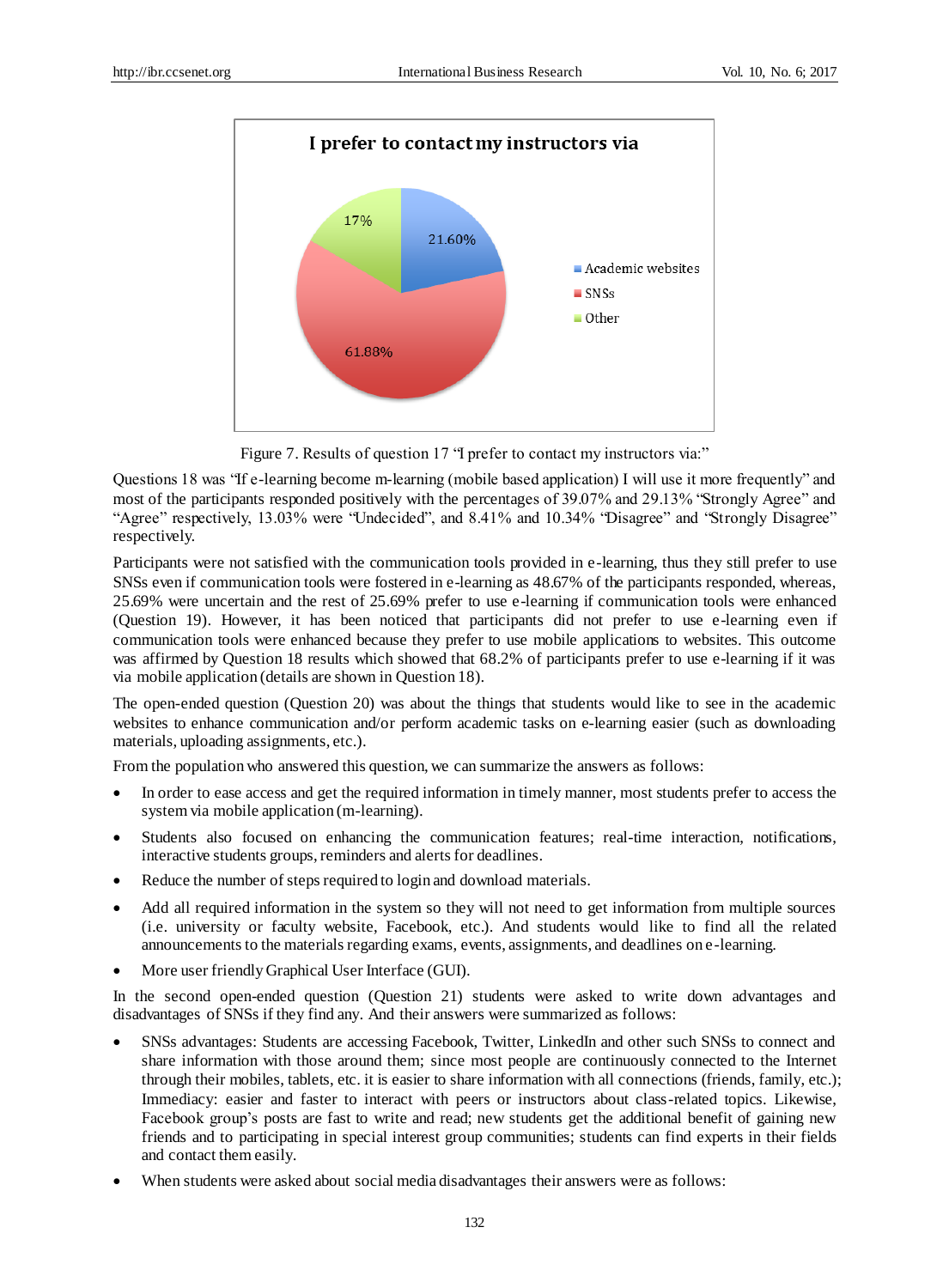- Students are being distracted when they do their study due to the difficulty of keeping concentration on topic with the increase in communication drifts.
- Students find SNSs unreliable source for academic materials.
- Posted messages in informal groups sometimes are not consistent, and topics organization is not always clear.

In the third open-ended question (Question 22) students were asked to write down advantages and disadvantages of e-learning if they find any. And their answers were summarized as follows:

- e-learning advantages:
- Centralized learning environment: since the main function e-learning is delivering lesson content to students, students mainly concentrate only on the substance of the lesson topic.
- Easier to access academic materials.
- Trusted content regarding announcements, assignments, grades, and incorporated lessons into the standardized curriculum.
- Regard disadvantages of e-learning students were asked to mention them if they find any, and the main issues for students were the lack of:
- Communication tools;
- Instant feedback:
- Notifications, alerts, and reminders.

## **5. Discussion**

The results of analysis underlines students perceptions and usage of LMS and SNSs: all students generally appreciate them; particularly the survey confirmed the active involvement of students on SNSs for communication with instructors (61.88% of participants) and their positive acceptation of LMSs as an important source to get materials and lessons notes (79.2% of participants). Despite the appreciation just described, LMSs are losing population in favor of communities created on Facebook. Students declared that it is more practical (accessed anywhere anytime via smart phones) and immediate. On the other hand, students trust LMSs more as a source of information and academic documents, and they see that LMSs are more focused and do not distract them to accomplish required tasks in timely manner. The qualitative data gathered from the open questions of surveys is consistent with this result as 92.1% of students contact their instructors via Facebook and 72.3% of them use Facebook the most amongst all other SNSs whereas only 21.6% of students use academic websites for communication.

Although previous research suggested that Facebook has potential benefits as an academic tool (Mason, 2006; Selwyn, 2007), however, in our research it is clear that Facebook was an important social tool used by the majority of the respondents as a communication aid. Students generally thought that Facebook utilization for social purposes, informal learning purposes (interactions about academic-related matters), but not for formal learning purposes (which involves formal assessment).

Despite the fact that students prefer to use Facebook for communication, students concern is the credibility of the shared content and the distraction, as 50.17% of participants spend extra time on irrelevant information when they use SNSs to get academic-related information. Here students appeared to draw a distinction between the positive use of Facebook for communication and the negative effect on time and reliability of shared academic-related materials. On the other hand students are not satisfied with the e-learning's communication tools as 50.68% of participants stated. Notably, their suggestions were to add communication functions such as notifications, reminders, and alerts as the majority responded as the analysis of the qualitative data in open-ended questions revealed. But they still prefer to use SNSs even if communication tools were enhanced as 48.67% of the participants responded unless it becomes mobile based application. This result was reinforced by the participants' responses of the majority of 68.2% who prefer to use e-learning if it was via mobile application.

Findings from this study reinforce the results of recent studies (Kirschner, 2001; Cheong *et al.*, 2012; McLoughlin and Luca, 2000) on the importance of enhancing LMSs, demonstrating the educational value of smart learning system which plays crucial role in complementing cooperative function, this was considered as a limitation in the current e-learning system. Using smart phones facilitates collaborative learning through the interaction between learner-learner and learner-instructor. Collaborative learning (which is the shift from traditional teacher-centered approaches to new learning approaches including student-centered, social and active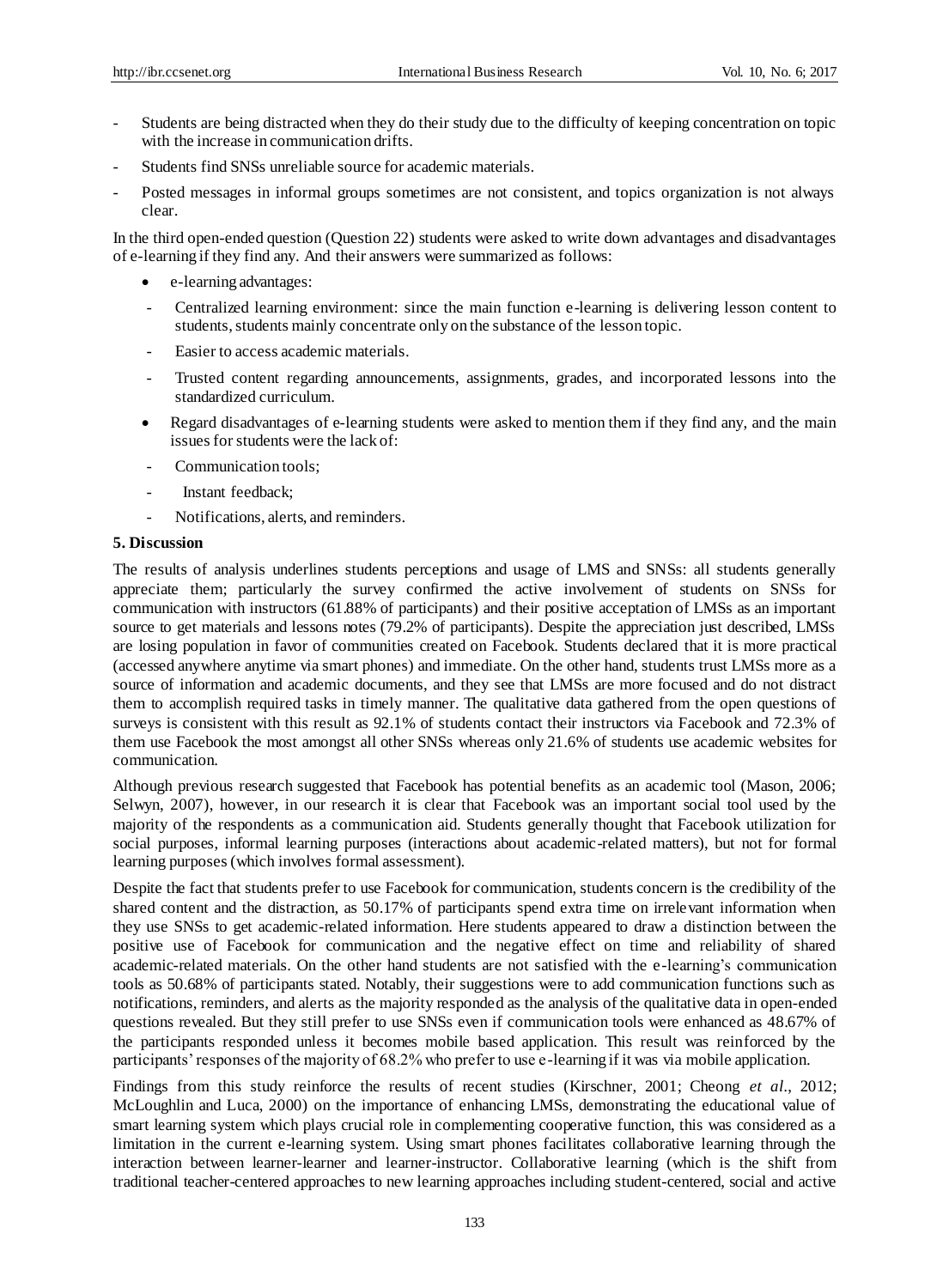learning (Kirschner, 2001)) allows learners achieve an academic goal collectively. This in its turn enhances learners' critical thinking and problem solving abilities, and retains information longer compared to individual learning (Kirschner, 2001; Cheong et al., 2012; McLoughlin and Luca, 2000).

Therefore, this paper presents the readiness and perceptions of students to the transition from e-learning to m-learning with the characteristics of smart learning by implementing social networking services.

#### **6. Conclusion**

This paper discusses the integration of social media tools in education while comparing these tools with the ones provided by LMSs. Actually, this paper presents both aspects of these tools. A clear picture emerged that Facebook is an important social tool used by the majority of the respondents as a communication aid but not for formal teaching purposes. Though most of students are keen to contact instructors on Facebook but they spend more time on unrelated information, which takes away from the time determined for studying. Since LMSs primarily just delivers lesson content, students are mainly concentrating on the lesson topic. Students would prefer to use e-learning if communication tools were enhanced and it became mobile based.

#### **7. Future work**

In this study, we went through the theoretical part of examining students' perception towards LMSs, SNSs, and willingness to adapt m-learning system to fulfill students' requirements. We therefore will do further theoretical research on the university's instructors to examine the same aspects. After the analysis, major missing functions in the Moodle system will be identified. The main concern of the practical part is to implement a mobile -based learning system for the purpose to take the researches' findings further, whereby smart learning system will enhance students' performance.

The expected outcomes from the practical part are: First, m-learning will afford social networking features, and students will interchange information real-time, as a result, interaction between learner-learner and learner-instructor will be easier. Furthermore, immediate feedback will facilitate solving problems, and utilize group-learning advantages, which will enable cooperative learning. Second, m-learning system will use social networking features that students are familiar with. Accordingly, students will easily adopt the system. This will support their interest in learning and enhance their academic performance. Third, by integrating the social networking features in the university system, the content ownership of the exchanged materials, discussions, and any other information will be for the university. Moreover, all the above-shared information will be, to some extent, related only to university issues, which will diminish students' distraction and keep them focused.

## **References**

- Aşkar, P. (2011). Social network analysis for e-learning environments. *Procedia-Social and Behavioral Sciences*, *28,* 992. https://doi.org/10.1016/j.sbspro.2011.11.183
- Barab, S. A., & Duffy, T. (2000). From practice fields to communities of practice. *Theoretical foundations of learning environments, 1*(1), 25-56[. https://doi.org/10.1017/cbo9780511805080.010](https://doi.org/10.1017/cbo9780511805080.010 )
- Bosch, T. E. (2009). Using online social networking for teaching and learning: Facebook use at the University of Cape Town. *Communicatio: South African Journal for Communication Theory and Research, 35*(2), 185-200. <https://doi.org/10.1080/02500160903250648>
- Boyd, D., & Ellison, N. (2010). Social network sites: definition, history, and scholarship. *IEEE Engineering Management Review, 3*(38), 16-31. https://doi.org/10.1109/EMR.2010.5559139
- Brady, K. P., Holcomb, L. B., & Smith, B. V. (2010). The use of alternative social networking sites in higher educational settings: A case study of the e-learning benefits of Ning in education. *Journal of Interactive Online Learning, 9*(2), 151-170. [https://doi.org/10.1007/978-90-481-9151-2\\_23](https://doi.org/10.1007/978-90-481-9151-2_23)
- Cain, J., & Policastri, A. (2011). Using Facebook as an informal learning environment. *American journal of pharmaceutical education*, *75*(10), 207. https://doi.org/10.5688/ajpe7510207
- Capó-Vicedo, J., Mula, J., & Capó, J. (2011). A social network-based organizational model for improving knowledge management in supply chains. *Supply Chain Management: An International Journal, 16*(4), 284-293[. https://doi.org/10.1108/13598541111139099](https://doi.org/10.1108/13598541111139099)
- Chen, B., & Bryer, T. (2012). Investigating instructional strategies for using social media in formal and informal learning. *The International Review of Research in Open and Distributed Learning, 13*(1), 87-104. https://doi.org/10.19173/irrodl.v13i1.1027
- Cheong, C., Bruno, V., & Cheong, F. (2012). Designing a mobile-app-based collaborative learning system.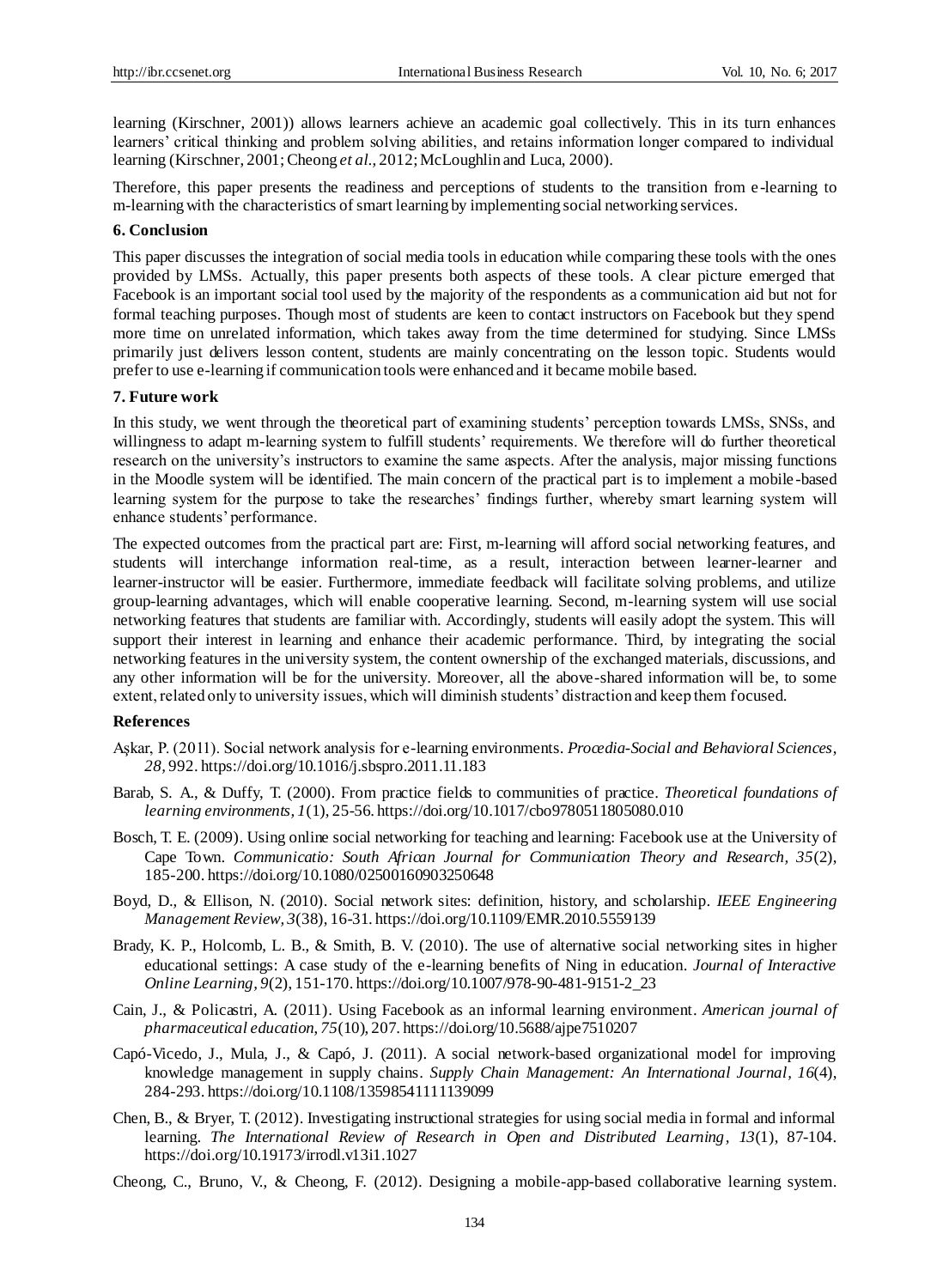*Journal of Information Technology Education, 11,* 97-119. <https://doi.org/10.1109/icl.2015.7318027>

- Conde, M. A., Garc á, F. J., Alier, M., & Casany, M. J. (2011). Merging learning management systems and personal learning environments.*In PLE Conference 2011*[. https://doi.org/10.1109/dexa.2010.36](https://doi.org/10.1109/dexa.2010.36 )
- Daniel, J. (2012). Being at the Leading Edge: How to Give the Quest for Excellence a New Meaning: Elearning: Open or Closed? *International Journal of Excellence in Education, 4*(3), 1-12. <https://doi.org/10.1190/tle351200s1.1>
- DeSchryver, M., Mishra, P., Koehleer, M., & Francis, A. (2009). Moodle vs. Facebook: Does using Facebook for discussions in an online course enhance perceived social presence and student interaction? In I. Gibson et al. (Eds.), Proceedings of Society for Information Technology & Teacher Education International Conference (pp.329-336). Chesapeake, VA: AACE. <https://doi.org/10.1109/hicss.2011.479>
- DiVall, M. V., & Kirwin, J. L. (2012). Using Facebook to facilitate course-related discussion between students and faculty members. *American journal of pharmaceutical education*, *76*(2), 32. <https://doi.org/10.5688/ajpe76232>
- Dron, J., & Anderson, T. (2009b). Lost in social space: Information retrieval issues in Web 1.5. *Journal of Digital Information, 10*(2), 1-12[. https://doi.org/10.1002/9781119004943.oth2](https://doi.org/10.1002/9781119004943.oth2)
- Estus, E. L. (2010). Using Facebook within a geriatric pharmacotherapy course", *American journal of pharmaceutical education*, *74*(8), 145[. https://doi.org/10.5688/aj7408145](https://doi.org/10.5688/aj7408145 )
- Fan, X., Wang, Z., & Liao, L. (2008). Web 2.0 Environment's Support to the Web Learning Community", *In Knowledge Acquisition and Modeling, 2008. KAM'08, International Symposium on* (pp. 530-533), IEEE. <https://doi.org/10.1109/kam.2008.176>
- Greenhow, C. (2011). Online social networking and learning. *International Journal of Cyber Behavior, Psychology and Learning, 1*(1), 36-50. <https://doi.org/10.4018/ijcbpl.2011010104>
- Greenhow, C., & Robelia, B. (2009). Old communication, new literacies: Social network sites as social learning resources. *Journal of Computer-mediated Communication, 14*(4), 1130-1161. https://doi.org/10.1111/j.1083-6101.2009.01484.x
- Gremu, C., & Halse, M. (2012). The Educational Value of Integrating a Social Networking Platform and a Learning Management System. South Africa: Rhodes University, available at: <http://www.cs.ru.ac.za/research/g12G1792/documents/shortpaper.pdf> (Accessed at 4 November 2016).
- Irwin, C., Ball, L., Desbrow, B., & Leveritt, M. (2012). Students' perceptions of using Facebook as an interactive learning resource at university. *Australasian Journal of Educational Technology, 28*(7), 1221-1232. [https://doi.org/10.14742/ajet.798](https://doi.org/10.14742/ajet.798 )
- Kabre, F., & Brown, U. J. (2011). The influence of Facebook usage on the academic performance and the quality of life of college students. *Journal of Media & Communication Studies, 3*(4), 144-150.
- Kirschner, P. A., & Karpinski, A. C. (2010). Facebook and academic performance. *Computers in Human Behavior, 26*(6), 1237-1245. https://doi.org/10.1016/j.chb.2010.03.024
- Kirschner, P. A. (2001). Using integrated electronic environments for collaborative teaching/learning. *Learning and Instruction, 10,* 1-9. https://doi.org/10.1016/S0959-4752(00)00021-9
- Madge, C., Meek, J., Wellens, J., & Hooley, T. (2009). Facebook, social integration and informal learning at university: 'It is more for socializing and talking to friends about work than for actually doing work'. *Learning, Media and Technology*, *34*(2), 141-155. https://doi.org/10.1080/17439880902923606
- Mason, R. (2006). Learning technologies for adult continuing education. *Studies in Continuing Education, 28*(2), 121-133. https://doi.org/10.1080/01580370600751039
- Mazman, S. G., & Usluel, Y. K. (2010). Modeling educational usage of Facebook. *Computers and Education*, *55*(2), 444-453. https://doi.org/10.1016/j.compedu.2010.02.008
- McLoughlin, C., & Luca, J. (2000). Cognitive engagement and higher order thinking through computer conferencing: We know why but do we know how. In *Flexible futures in tertiary teaching. Proceedings of the 9th Annual Teaching Learning Forum*, 2-4, Perth, Australia: Curtin University of Technology.
- Mozhaeva, G., Feshchenko, A., & Kulikov, I. (2014). E-learning in the Evaluation of Students and Teachers: LMS or Social Networks? *Procedia-Social and Behavioral Sciences*, *152,* 127-130. https://doi.org/10.1016/j.sbspro.2014.09.168